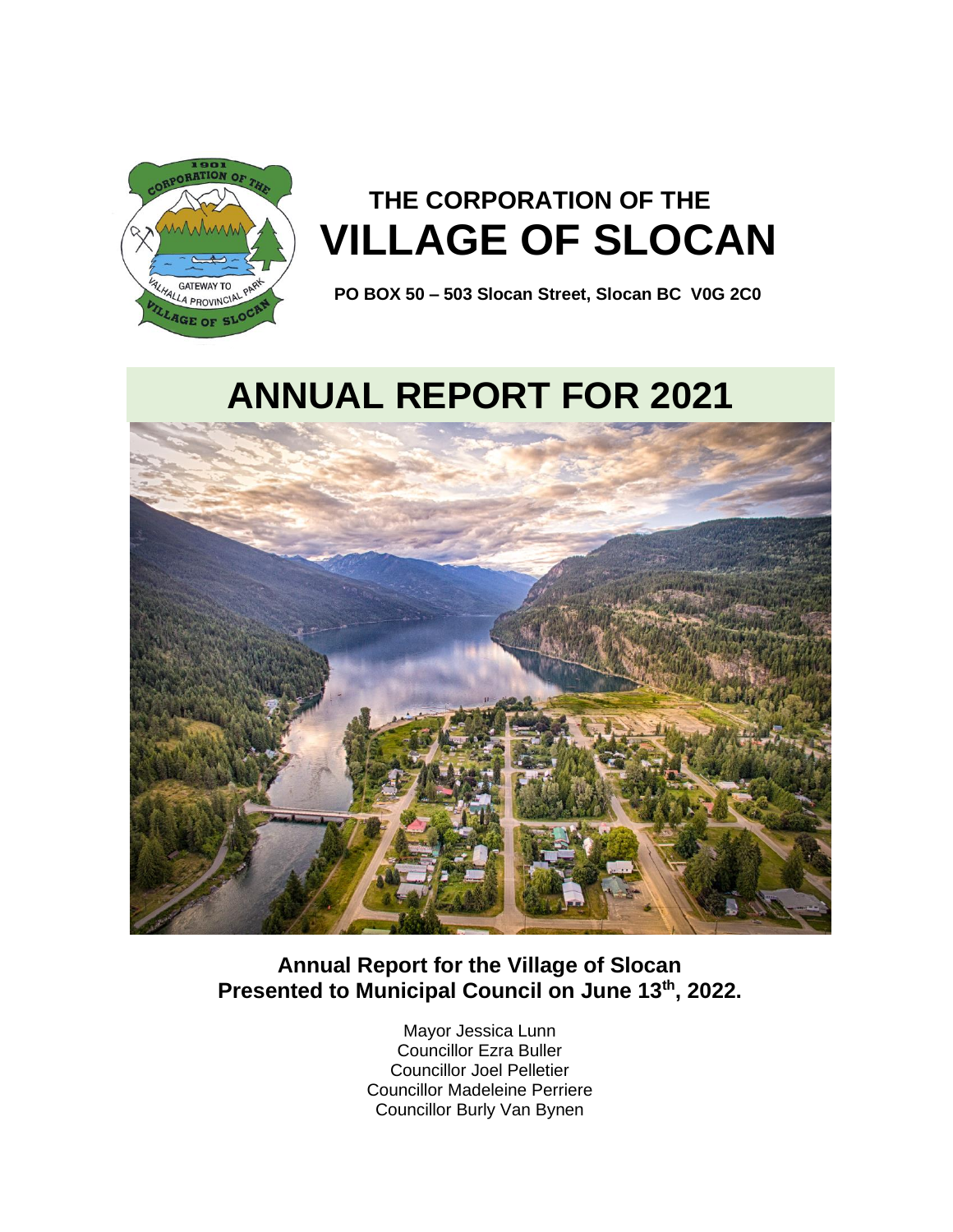# INDEX

| Future Objectives & Performance Measures for 2021 & 2022. 9-13 |  |
|----------------------------------------------------------------|--|
|                                                                |  |

## **Appendices**

|--|--|--|

**During the year 2021 the municipality has not made, nor is the Municipality aware of electors of the Village of Slocan having made, an application to court for a declaration of disqualification of a person elected or appointed to office on the Council of the Village of Slocan.**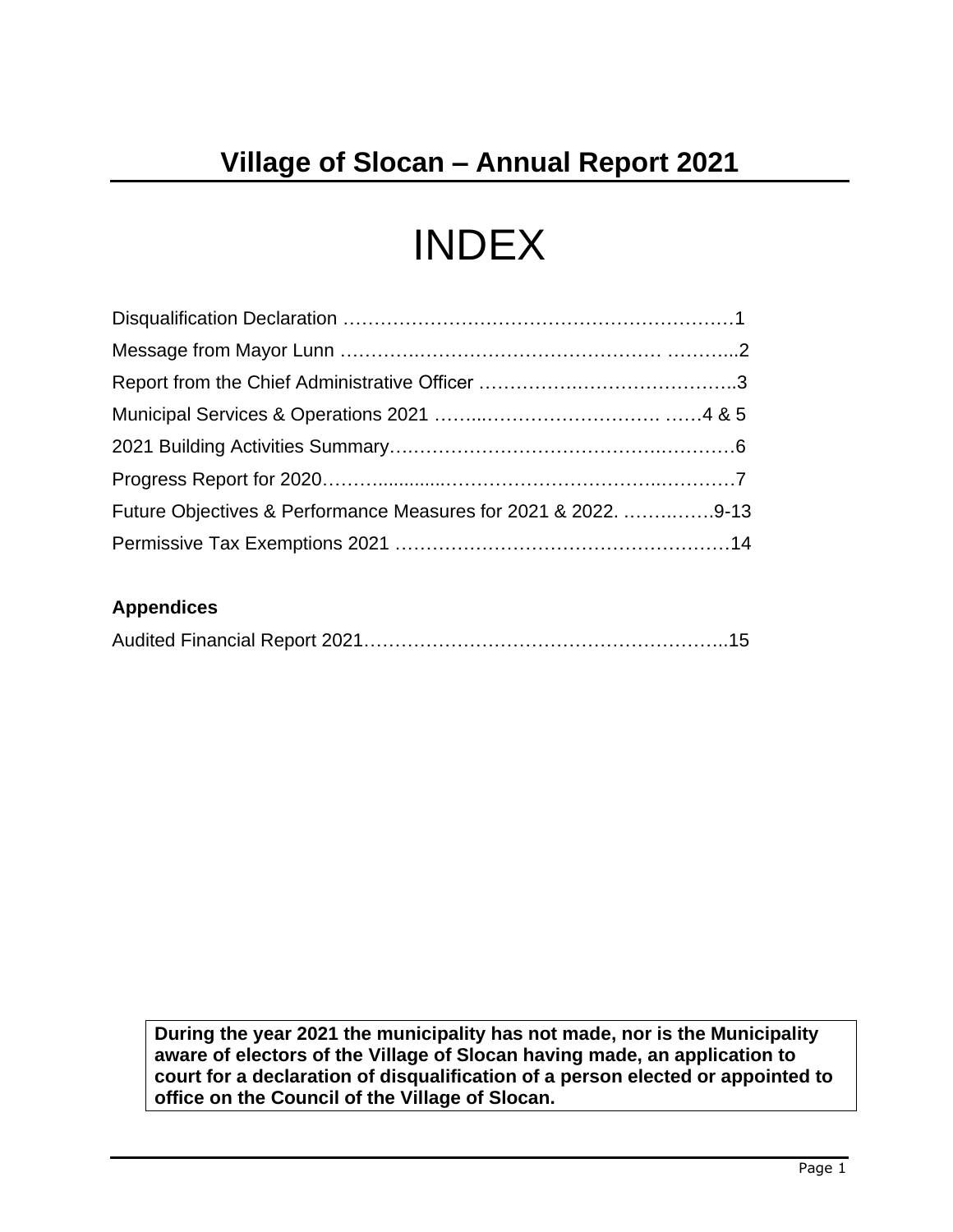# **Message from the Mayor**

On behalf of Slocan Village Council, I am pleased to share with you the 2021 Annual Report for the Village of Slocan. This report provides a comprehensive overview of Village operations for the fiscal year ending December 31, 2021.

The Annual Report includes the prior year's financial statements, and highlights some of our major capital initiatives and accomplishments. Through sound fiscal planning and a commitment to hard work, the Village has maintained a strong financial position.

The Village of Slocan is in a creative and transformational time. As we transition from a single industry economy, Council aims to target investments and make decisions that support sustainability, health, and well-being for our residents now and into the future. In 2021, the Village of Slocan continued to see growth and investment in the community. 2021 Census data indicates a population increase of 31% over the past 5 years. With the purchase of the former Springer Creek Mill Site lands, broadband connectivity, and many new residents, the Village of Slocan is ripe to revisit our short and long-term vision including the Official Community Plan. In 2021, staff began the process for procuring a consultant to guide this process.

As a small municipality it is a constant challenge to balance our capacity with public expectation, legislative obligations, and emerging operational priorities. Indeed, we rely heavily on volunteer organizations and our small team of dedicated employees to provide an incredible suite of services and initiatives to residents. I am extremely proud of the efforts staff and Council to support the energy of our volunteer organizations/commissions and to leverage our operational budget through strategic and timely grant applications.

Please review the 2021 Annual Report to better understand the progress the Village has made on infrastructure, operational, community and sub-regional projects. Of note, in 2021 Council made the difficult decision to NOT proceed with the Springer Creek Micro-Hydro project. Although the project was a priority of (multiple) Councils for nearly 2 decades, the cancellation of BC Hydro's Standing Offer Program eliminated the business case for taking any further action.

Ongoing and emerging priorities including source water planning and water distribution infrastructure upgrades, preparation for OCP and Mill Site Master planning, placemaking projects such as Harold Street Design and implementation, Legion Hall upgrades, Climate Action initiatives including wildfire mitigation, and economic development.

In 2021, we entered year 2 of the COVID-19 pandemic. Again, I would like to congratulate Village staff for ensuring safe operations and the health of our residents and visitors, and for maintaining service delivery throughout unprecedented times.

Thank you to all citizens for your volunteer efforts over the past year. Without your dedication we would not have been able to continue with some of our activities, projects and programs. I would also like to take this opportunity to thank our very dedicated employees for ensuring that services are delivered effectively. Their dedication makes the job of Council a lot easier.

Jessica Lunn, MAYOR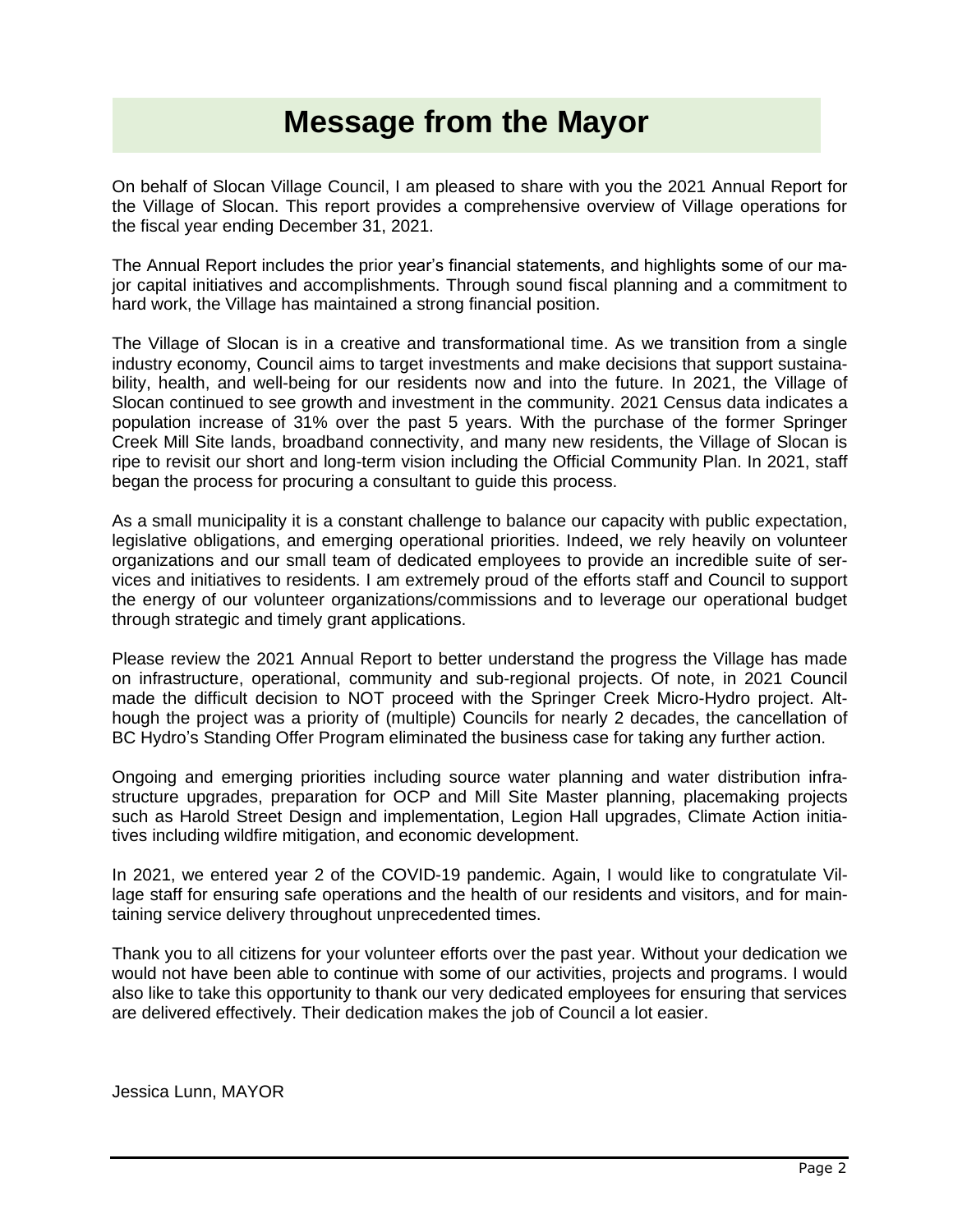## **Report from the Chief Administrative Officer**

This Annual Report provides a summary of the activities, projects, services, financial statements and some key statistical information that the reader may find useful when measuring and comparing Slocan with other local governments.

The Annual Report provides updates and accomplishments of the goals and objectives of the Village of Slocan. Council will strive to keep the municipal levels of taxation reasonable.

The Village will continue to ensure a high level of customer service to meet the needs of our citizens; but will need to do so within the constraints of limited financial resources.

Our public work employees are committed to providing a high level of services and support to the residents. Road maintenance, snow removal and water supply services remain a priority of our outside staff.

Village Office staff strives to provide timely and courteous assistance to all citizens.

Village staff will continue to monitor, control and allocate financial resources in order to achieve the community's immediate and long-term goals and objectives.

Michelle Gordon Chief Administrative Officer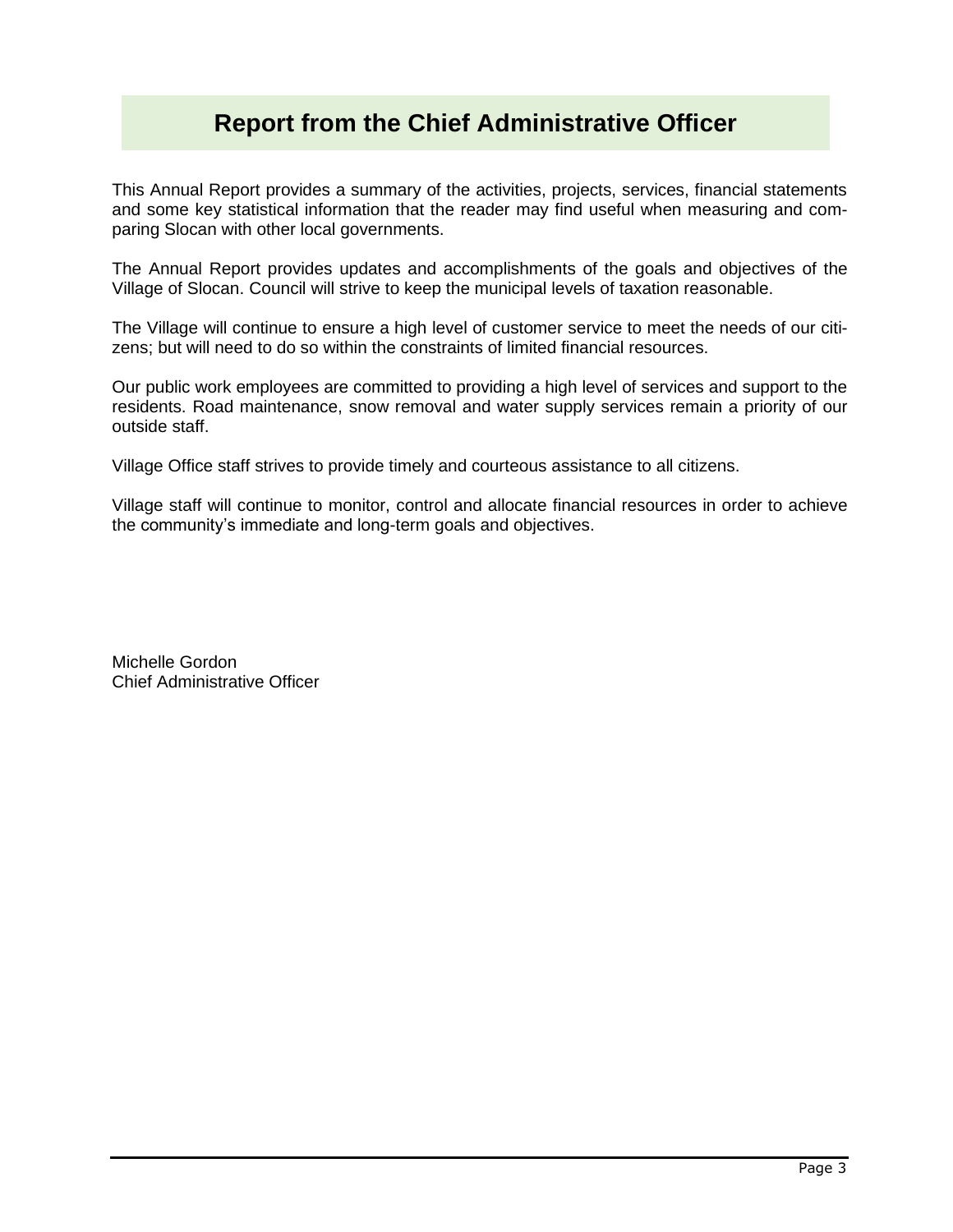## **2021 MUNICIPAL SERVICES & OPERATIONS**

### **Part I - Revenues**

The Village collected \$191,721 in taxes; generates \$107,576 from the sale of services; revenues from own sources are \$43,509; unconditional transfers from the provincial government amount to \$368,000. This does not include inter-fund transfers and taxes collected for other agencies, such as school taxes, regional district taxes, hospital, etc. Funds collected for other agencies (Hospital District, BC Assessment Authority, MFA, schools & RDCK) were \$242,872.

The Village used the Small Community Funding Grant to reduce the tax burden on the business and residential properties. Without the unconditional grant of \$368,000, taxes in the Village of Slocan would have been increased by 210%.

Water fund revenues, a combination of residential user fees, Westside user fees and commercial flat rate fees were \$123,099.

### **Part II – Expenditures**

#### *General Government - \$295,651*

General government expenditures include the cost of administration, including Council operations, the office, legal and auditing services, liability insurance and other general overhead expenditures.

#### *Protective Services - \$3,520*

Protective services include building inspections, bylaw enforcement, and emergency management.

#### *Transportation Services - \$187,398*

Transportation services includes the cost of public works maintenance shop, all the Village's equipment, summer & winter road maintenance and street lights.

#### *Environmental Health - \$26,008*

Environmental health includes the cost of garbage collection, yard waste collection, tree pruning and boulevard maintenance.

#### *Public Health & Welfare - \$5,381*

Public Health & Welfare includes cemetery maintenance.

#### *Recreation & Cultural Services - \$112,025*

Recreation and cultural services include the operation and maintenance of the boat ramp & wharf, curling rink, tennis court / skating rink, parks, Springer Creek RV Park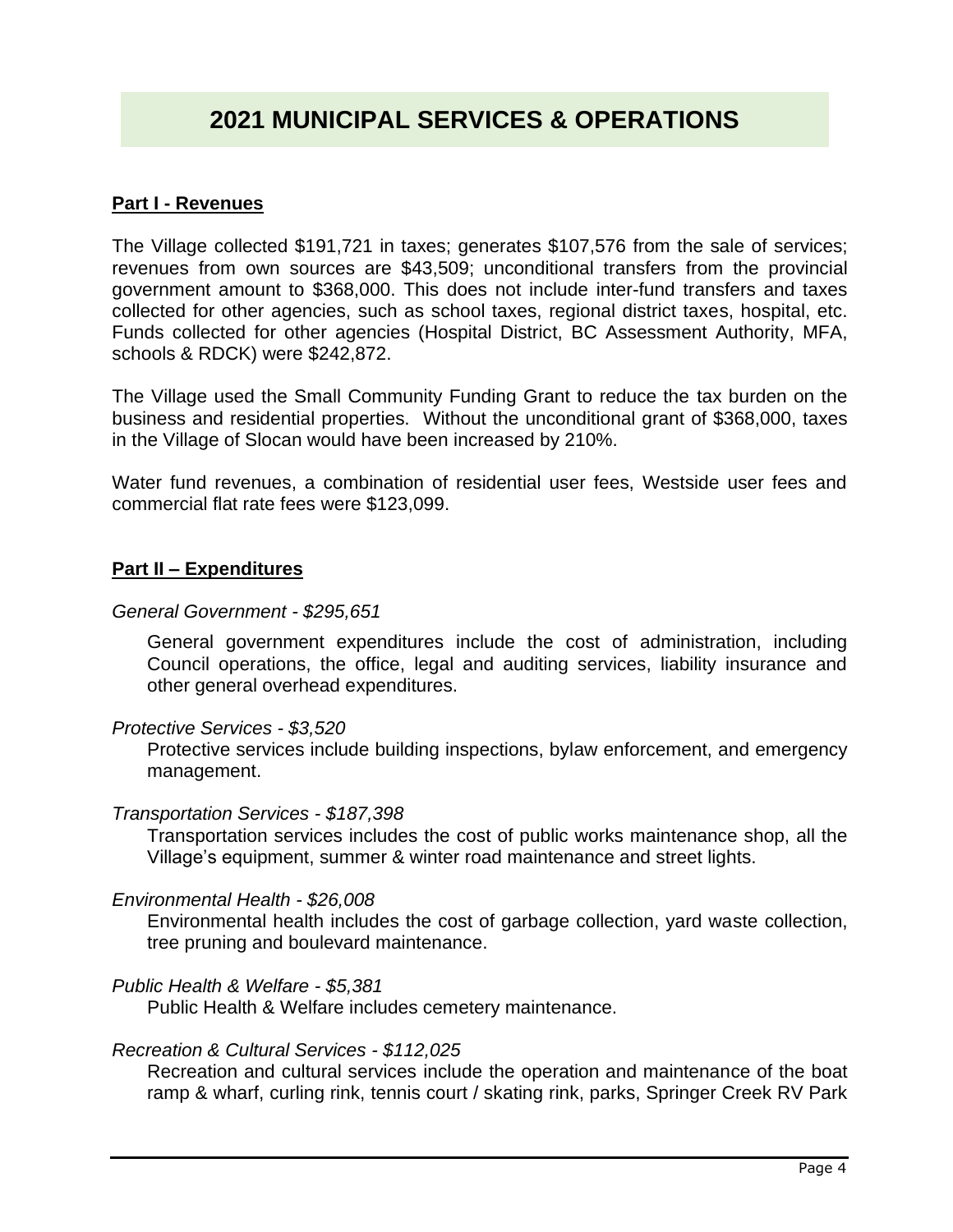& Campground, Slocan Owl Walk, Silvery Slocan Hall, and Wellness Centre / Library / Fitness Centre.

*Debt Interest & Fiscal Services - \$7,289*

## *Operating Capital Expenditures - \$402,815*

The capital program highlights include:

- Legion Exterior Heritage Restoration Project
- Affordable Housing
- Main Street Paving Project

## *Water Utility Operations - \$99,253*

Water utility includes administration, water supply treatment, transmission and distribution; dam, pump station and tank; and hydrants.

## *Water Capital Expenditures – \$126,715*

Water capital expenditures include purchase and replacement of the water plant control panel.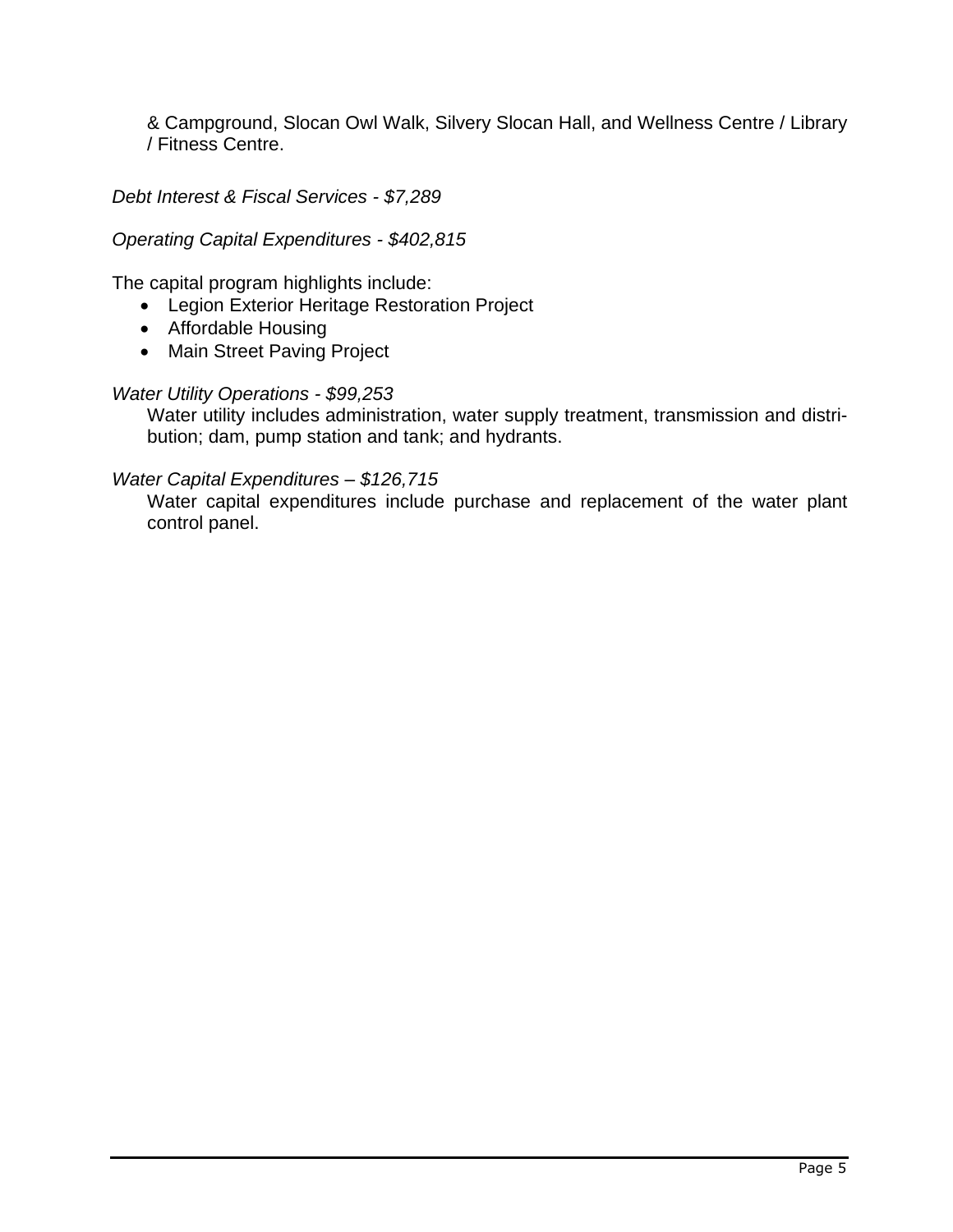# **2021 BUILDING ACTIVITIES SUMMARY**

The Regional District of Central Kootenay provides building inspection services for the Village of Slocan. The assigned Building Official is responsible for the administration and enforcement of the Building Code and scrutinizes all building plans to ensure that the structural integrity, fire safety and plumbing are all in compliance with the Building Code and municipal bylaws.

|                                                                             | <b>Total Construction</b><br>Value | # Permits   | <b>Renewals</b> | RD Permit Fees/ Village Fees<br><b>Collected</b> |
|-----------------------------------------------------------------------------|------------------------------------|-------------|-----------------|--------------------------------------------------|
| <b>Residential – New Starts Only</b>                                        | \$890,312                          | 3           | \$8,739         | \$971                                            |
| <b>Residential Additions/Renovations</b><br>/Accessory Buildings/Demolition | 365,000                            | 10          | 4,145           | 461                                              |
| <b>Mobile Homes</b>                                                         | 0                                  | 0           | 0               | $\mathbf 0$                                      |
| Commercial - New Starts Only                                                | 0                                  | 0           | 0               | $\mathbf 0$                                      |
| <b>Commercial Additions /</b><br>Renovations/Demolitions                    | 448,000                            | 2           | 4,089           | 454                                              |
| Industrial                                                                  | 0                                  | 0           | $\overline{0}$  | 0                                                |
| <b>Industrial Additions / Renovations</b>                                   | 0                                  | 0           | 0               | 0                                                |
| Institutional                                                               | 0                                  | 0           | $\Omega$        | 0                                                |
| Institutional Additions/Renovations                                         | 666,590                            | 3           | 6,090           | 677                                              |
| Change of Use                                                               | 0                                  | $\mathbf 0$ | $\overline{0}$  | $\overline{0}$                                   |
| <b>TOTAL</b>                                                                | \$2,369,902                        | 18          | \$23,063        | \$2,563                                          |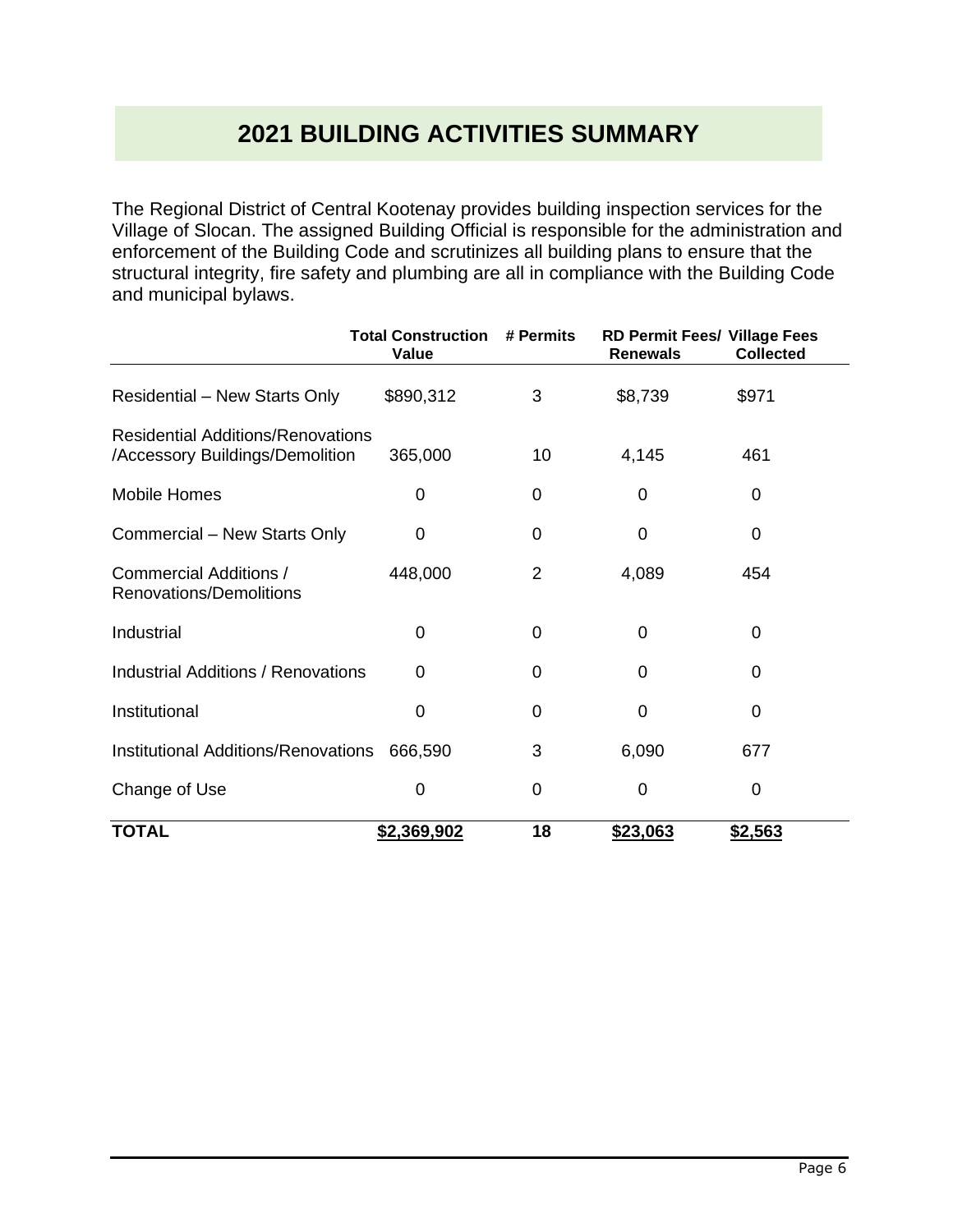# **PROGRESS REPORT FOR 2020**

Council set the following objectives for 2020, as part of the Annual Report process, and the following is the progress that has been made on those objectives.

| <b>Objective</b><br><b>Measures and Strategies</b> |                                                                                               | <b>Achievements and Outcomes</b>                                                                                                                                                                                                                                                                                                                                                                                                                                    |  |
|----------------------------------------------------|-----------------------------------------------------------------------------------------------|---------------------------------------------------------------------------------------------------------------------------------------------------------------------------------------------------------------------------------------------------------------------------------------------------------------------------------------------------------------------------------------------------------------------------------------------------------------------|--|
| Micro-Hydro Plant                                  | Proceed with micro-hydro<br>generation project owned by<br>the Village, for the Village.      | Conceptual assessment complete. Water<br>licence and Crown Tenure application ap-<br>proved. Development Permit submitted to<br>Provincial Government and approved. All<br>preliminary work and required consultations<br>have been completed. Due to the cancella-<br>tion of BC Hydro's Standing Offer Program<br>(SOP), the Village is faced with investigat-<br>ing other utility models/power purchase<br>agreements.                                          |  |
| Paving Project                                     | Main Street Paving                                                                            | The Village saw completion of the Main<br>Street Waterline Replacement Project in<br>late 2019. Staff continue to investigate grant<br>funding options to resurface Main Street.                                                                                                                                                                                                                                                                                    |  |
| <b>Economic Development</b>                        | Create and support opportu-<br>nities for economic develop-<br>ment in Slocan and region.     | Ongoing - Regional Economic Develop-<br>ment Partnership                                                                                                                                                                                                                                                                                                                                                                                                            |  |
| Legion                                             | Support heritage restoration<br>and energy efficiency up-<br>grades.                          | A successful application to the CBT Built<br>Heritage Fund will fund the Slocan Legion<br>Hall Heritage Exterior Restoration Project<br>Phase 1.                                                                                                                                                                                                                                                                                                                    |  |
| Source Water                                       | Analyze current water source,<br>conduct testing analysis, fea-<br>sibility.                  | An Infrastructure Planning Grant was re-<br>ceived for completion of a Village of Slocan<br>Source Water Study - Gwillim Creek cur-<br>rently supplies the Village its potable water<br>via the Slocan Water Treatment Plant. Solu-<br>tions and alternatives for source water sup-<br>ply will be considered, due to aging infra-<br>structure and climate change factors. Water<br>testing on the lake was conducted through-<br>out 2019 and 2020. Work ongoing. |  |
| <b>Harold Street</b>                               | Beautification and improve-<br>ments to Harold Street -<br>pre-development and plan-<br>ning. | A BC Rural Dividend Grant was received for<br>completion of a Harold Street North Con-<br>ceptual Design Plan. The concept was<br>completed in July 2018 and included rec-<br>ommendations, cost estimates and a con-<br>cept plan. The Village was successful in<br>sourcing funding to complete Phase 2: De-<br>tailed Design Plan. Due to COVID-19 and<br>the purchase of the mill site, project will<br>commence in 2021.                                       |  |
| Waterfront                                         | Completion and Beautification<br>of the Waterfront                                            | A BC Rural Dividend Grant was received for<br>completion of a Waterfront Development                                                                                                                                                                                                                                                                                                                                                                                |  |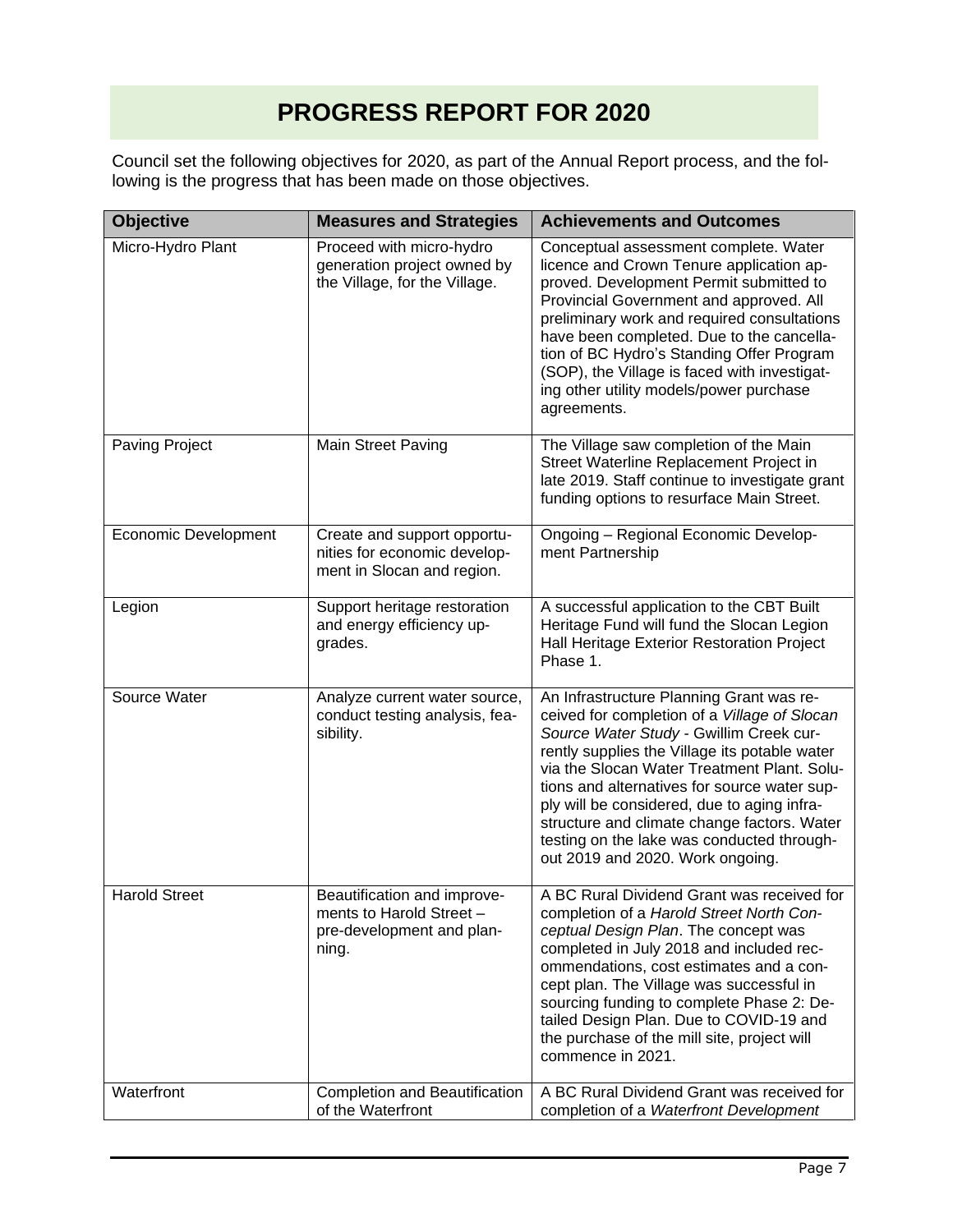|                    |                                                                         | Strategy. The Study was completed in Oc-<br>tober 2018 and a long-term plan for the wa-<br>terfront areas west of the mill site produced.<br>The report included recommendations, cost<br>estimates and a concept plan. The Village<br>was successful with a funding application to<br>complete the detailed design for Phase 1 on<br>the west portion of the waterfront, breakwa-<br>ter/old parking lot area. Work to be com-<br>pleted in 2020.                                                                                                                                                            |
|--------------------|-------------------------------------------------------------------------|---------------------------------------------------------------------------------------------------------------------------------------------------------------------------------------------------------------------------------------------------------------------------------------------------------------------------------------------------------------------------------------------------------------------------------------------------------------------------------------------------------------------------------------------------------------------------------------------------------------|
| Affordable Housing | Continue to support afforda-<br>ble housing opportunities in<br>Slocan. | An Affordable Housing Commission was<br>formed in 2017, to gather information and<br>provide recommendations to Council on<br>future housing needs in Slocan. In 2019, the<br>Village successfully procured M'akola De-<br>velopment Services to complete an Afford-<br>able Housing Feasibility Analysis for a<br>housing complex on Village-owned lots 1-5<br>and 18-20, Slocan Street. An analysis was<br>completed in 2020. With a successful<br>CMHC grant, a pre-development schematic<br>design and concept plan was completed,<br>with intention to prepare a funding applica-<br>tion to BC Housing. |
| Mill Site          | Purchase of former Springer<br>Creek Mill Site Lands                    | In late 2020, the Village purchased the for-<br>mer mill site lands. Council has committed<br>to community consultation and an OCP up-<br>date in 2021, as well visioning for a mill site<br>masterplan.                                                                                                                                                                                                                                                                                                                                                                                                      |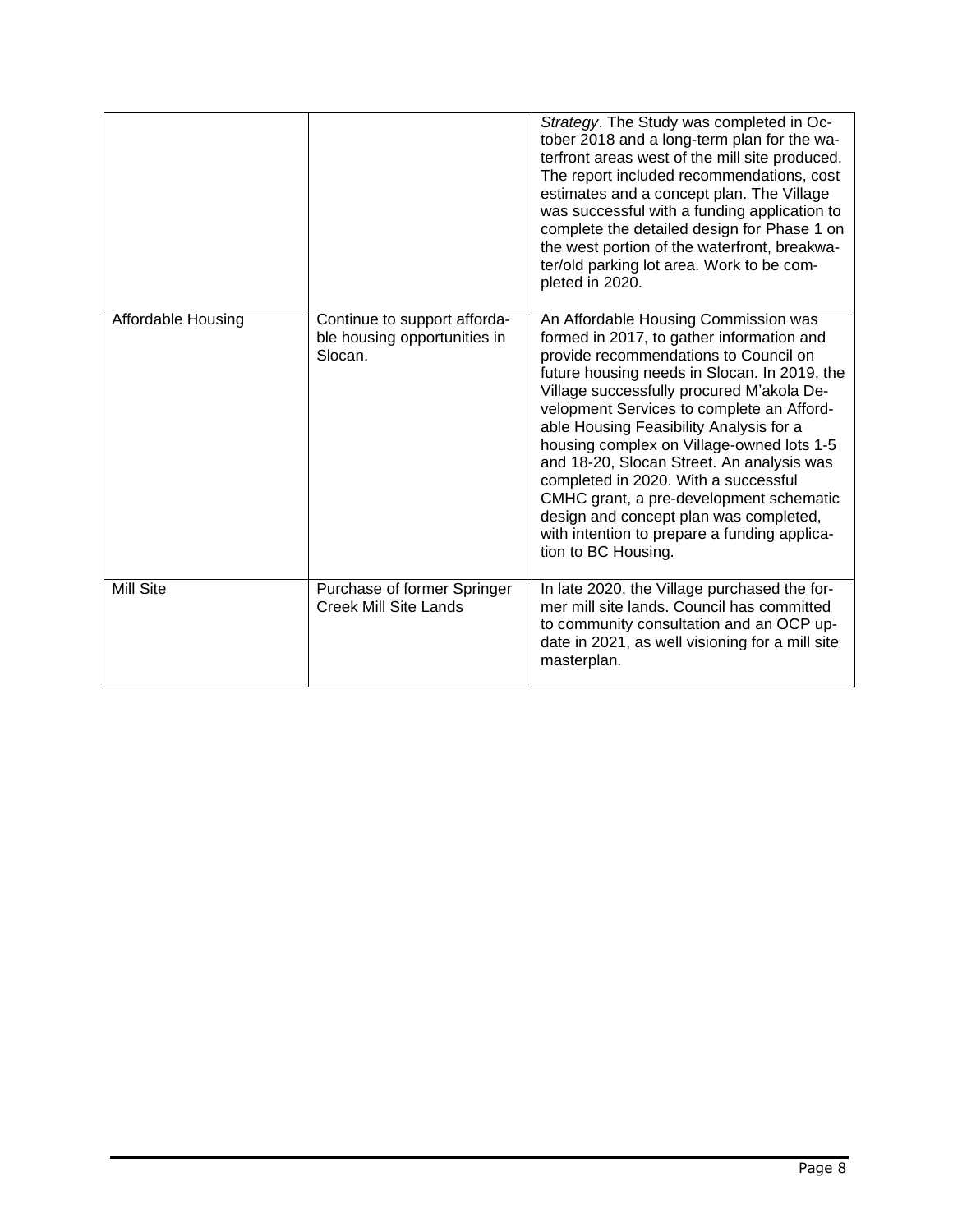## **STATEMENT OF MUNICIPAL OBJECTIVE AND PROGRESS MEASURES FOR CURRENT YEAR (2021) AND NEXT YEAR (2022).**

In early 2021, Council set the following objectives, which it hoped to accomplish in the Council term. Council and staff prepared these objectives from feedback received by Councillors from constituents throughout the year.

- Continue to support volunteer community groups and organizations.
- Pursue grant monies for infrastructure upgrades.
- Continue to implement a '10 year capital water plan' infrastructure program.
- Explore community and sub-regional level strategic advantages.
- Further our Village of Slocan tourism and Regional Economic Development Strategy.
- Finding fiscal efficiencies in municipal cost savings.
- Identify joint municipal revenue opportunities.
- Continue to support development of Affordable Housing.

| <b>Objective</b>                                                                                                       | <b>Measures and Strategies</b>                                                                                                                                                                                                                                                                                                                                                                                                                                                                                                                                                                                                                                                                                                                                                                                                                                                                                                                                                                                                                                                                                                                                                                                                                                                           | <b>Achievements and Outcomes</b>                                                                                                                                                                                                                                                                                                                                                                           |
|------------------------------------------------------------------------------------------------------------------------|------------------------------------------------------------------------------------------------------------------------------------------------------------------------------------------------------------------------------------------------------------------------------------------------------------------------------------------------------------------------------------------------------------------------------------------------------------------------------------------------------------------------------------------------------------------------------------------------------------------------------------------------------------------------------------------------------------------------------------------------------------------------------------------------------------------------------------------------------------------------------------------------------------------------------------------------------------------------------------------------------------------------------------------------------------------------------------------------------------------------------------------------------------------------------------------------------------------------------------------------------------------------------------------|------------------------------------------------------------------------------------------------------------------------------------------------------------------------------------------------------------------------------------------------------------------------------------------------------------------------------------------------------------------------------------------------------------|
|                                                                                                                        |                                                                                                                                                                                                                                                                                                                                                                                                                                                                                                                                                                                                                                                                                                                                                                                                                                                                                                                                                                                                                                                                                                                                                                                                                                                                                          |                                                                                                                                                                                                                                                                                                                                                                                                            |
| <b>Bylaws</b>                                                                                                          | Review and update bylaws                                                                                                                                                                                                                                                                                                                                                                                                                                                                                                                                                                                                                                                                                                                                                                                                                                                                                                                                                                                                                                                                                                                                                                                                                                                                 | The following bylaws were adopted in<br>2021:<br>• Zoning Amendment Bylaw - Mill Site<br>Rezone<br>• OCP Amendment Bylaw - Mill Site Re-<br>zone<br>• Financial Plan Bylaw (2021-2025)<br>• Tax Rate Bylaw 2021<br>• Fees & Charges Amendment Bylaw -<br><b>Fitness Center Fees</b><br>• Permissive Tax Exemption Bylaw 2021-<br>2023<br>• Fees & Charges Amendment Bylaw -<br>Water Fees, Campground Fees |
| Micro-Hydro Plant-<br>Proceed with micro-<br>hydro generation pro-<br>ject owned by the Vil-<br>lage, for the Village. | The Village of Slocan has been working diligently over the past decade and a<br>half to develop an 800kW run-of-river hydro project on Springer Creek. The<br>original intent of the project was to lessen the Village's reliance on a single<br>industry, the sawmill, as its primary revenue source, and to allow the Village to<br>become increasingly self-reliant.<br>The development of Springer Creek Micro-Hydro was regarded as a much-<br>needed project that would support the Village's transition from a single industry<br>town. It would play a significant role in the Village's Integrated Sustainability<br>and Transition plan, supporting the development of a green energy economy,<br>providing employment, energy resilience, and sustainability. Revenues gener-<br>ated would assist with funding and maintaining operations and would position<br>Council to partner and support the implementation of community initiatives,<br>revitalization, and growth. It was estimated that the project would produce a<br>GHG net offset of approximately 24t $CO2$ per year. The project would be viable<br>and reliable, providing year-round energy. In addition, the project would be-<br>come a model for small, community-based renewable energy projects in the |                                                                                                                                                                                                                                                                                                                                                                                                            |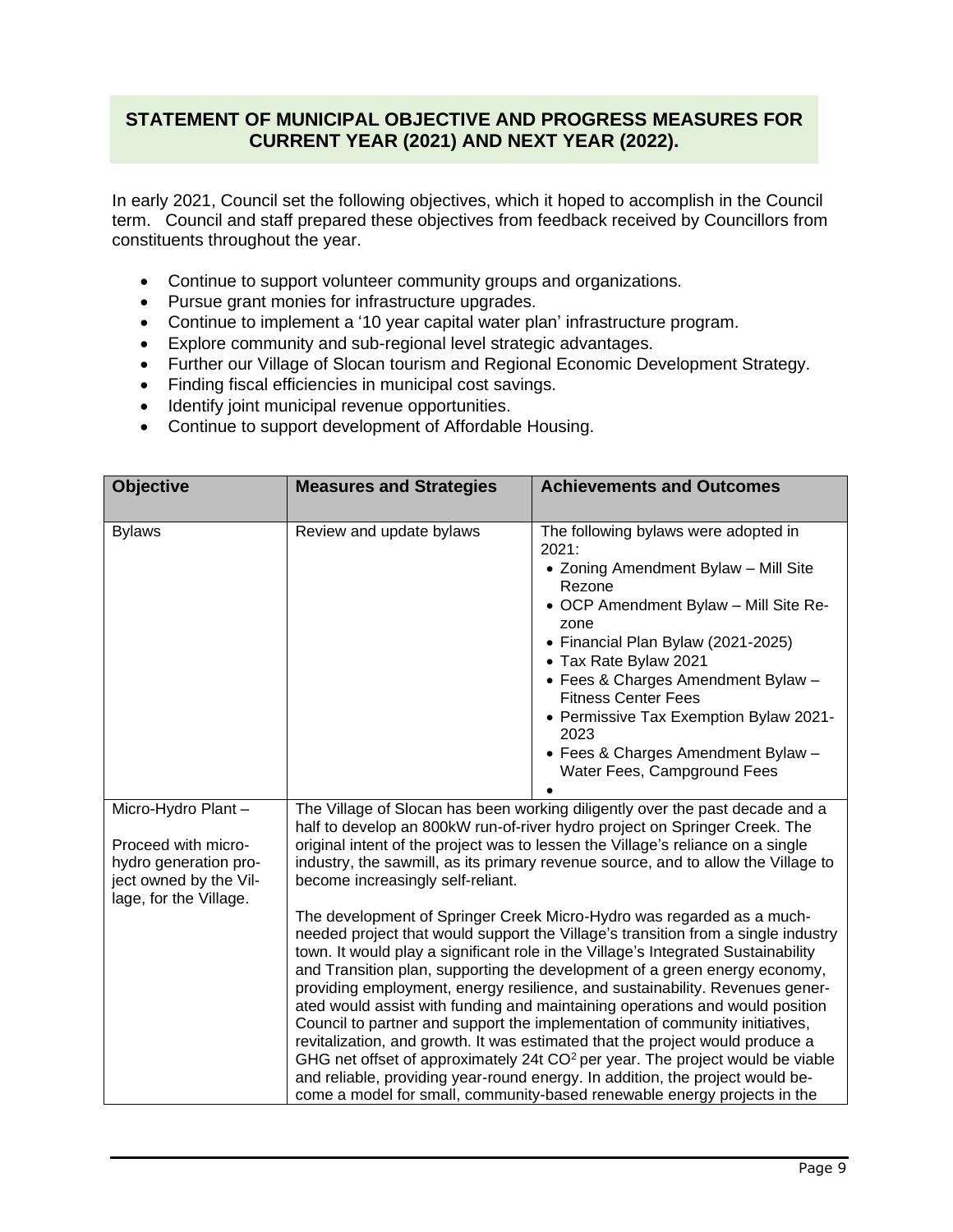| region. The project would cost an estimated \$3,600,000 to complete, which<br>included construction of the intake and penstock, access road, powerhouse,<br>turbine, substation, and power line interconnection.                                                                                                                                                                                                                                                                                                                                                                                                                                                            |
|-----------------------------------------------------------------------------------------------------------------------------------------------------------------------------------------------------------------------------------------------------------------------------------------------------------------------------------------------------------------------------------------------------------------------------------------------------------------------------------------------------------------------------------------------------------------------------------------------------------------------------------------------------------------------------|
| In 2017, the Village successfully received grant funding through the New Build-<br>ing Canada Fund. The Village was awarded \$2.4 million dollars from the Pro-<br>vincial and Federal Government, representing two-thirds of the proposed<br>budget; the remaining third to be produced by the Village through a loan pro-<br>vided by the Municipal Finance Authority. With the announcement of funding,<br>the Village could continue its efforts to negotiate an agreement for the pur-<br>chase of power.                                                                                                                                                              |
| In 2017, with all permitting in place, the Village submitted an application to BC<br>Hydro's Standing Offer Program (SOP). The program had been in place for<br>many years and supported and encouraged the development of small clean or<br>renewable electricity projects in BC and paid out a pre-determined power pur-<br>chase rate through an Electricity Purchase Agreement (EPA). Rates paid out<br>through the SOP were determined to be greater than those offered by other<br>power purchasers in the region and made the Springer Creek Micro-Hydro<br>project feasible. The application was marked as complete and in the queue to<br>be processed for an EPA. |
| A successful application to the Standing Offer Program was favourable for the<br>Village. Based on historic SOP rates, it was determined that the project's an-<br>nual gross revenues were projected to be approximately \$294,000, less any<br>expenses for debt servicing and operations. This meant that net annual reve-<br>nues for the Village were estimated to be approximately \$170,000. This would<br>replace the industrial tax revenues that were lost with the closure of Springer<br><b>Creek Forest Products.</b>                                                                                                                                          |
| The Springer Creek Hydro Project has been on hold since the fall of 2017,<br>when the Province began a review of BC Hydro and the Standing Offer Pro-<br>gram. The Village was advised that all applications in the queue, including the<br>Village's, would remain on hold until the review was complete. Unfortunately,<br>the review resulted in the indefinite termination of the Standing Offer Program,<br>and a decision that BC Hydro would no longer be signing any new power pur-<br>chase agreements.                                                                                                                                                            |
| Mayor and Council met with Ministers at the annual UBCM Convention annual-<br>ly, petitioning against the cancellation of the SOP, and to advocate for the<br>Springer Creek Micro-Hydro Project, with no success.                                                                                                                                                                                                                                                                                                                                                                                                                                                          |
| Staff worked diligently with the Build Canada Grant administrators to find a<br>solution. The task proved challenging as the original intent of the project was<br>now lost, and the Village would have to discover a way to proceed with the<br>project, while maintaining the original scope. This meant finding an alternate<br>solution for selling the power, while meeting the project deadline of March 31,<br>2020.                                                                                                                                                                                                                                                 |
| As time passed, the Village requested an extension on the grant funds to<br>March 31, 2022. The Village continued to explore other avenues for a power<br>purchase agreement including options to partner with other power utilities in<br>the area, and a preliminary investigation into becoming its own utility. The Vil-<br>lage's hydro project consultant explored options, such as the production of<br>hydrogen and ammonia using the surplus energy, supplying energy to a target<br>property or facility, and even the supply of energy to computer operations,                                                                                                   |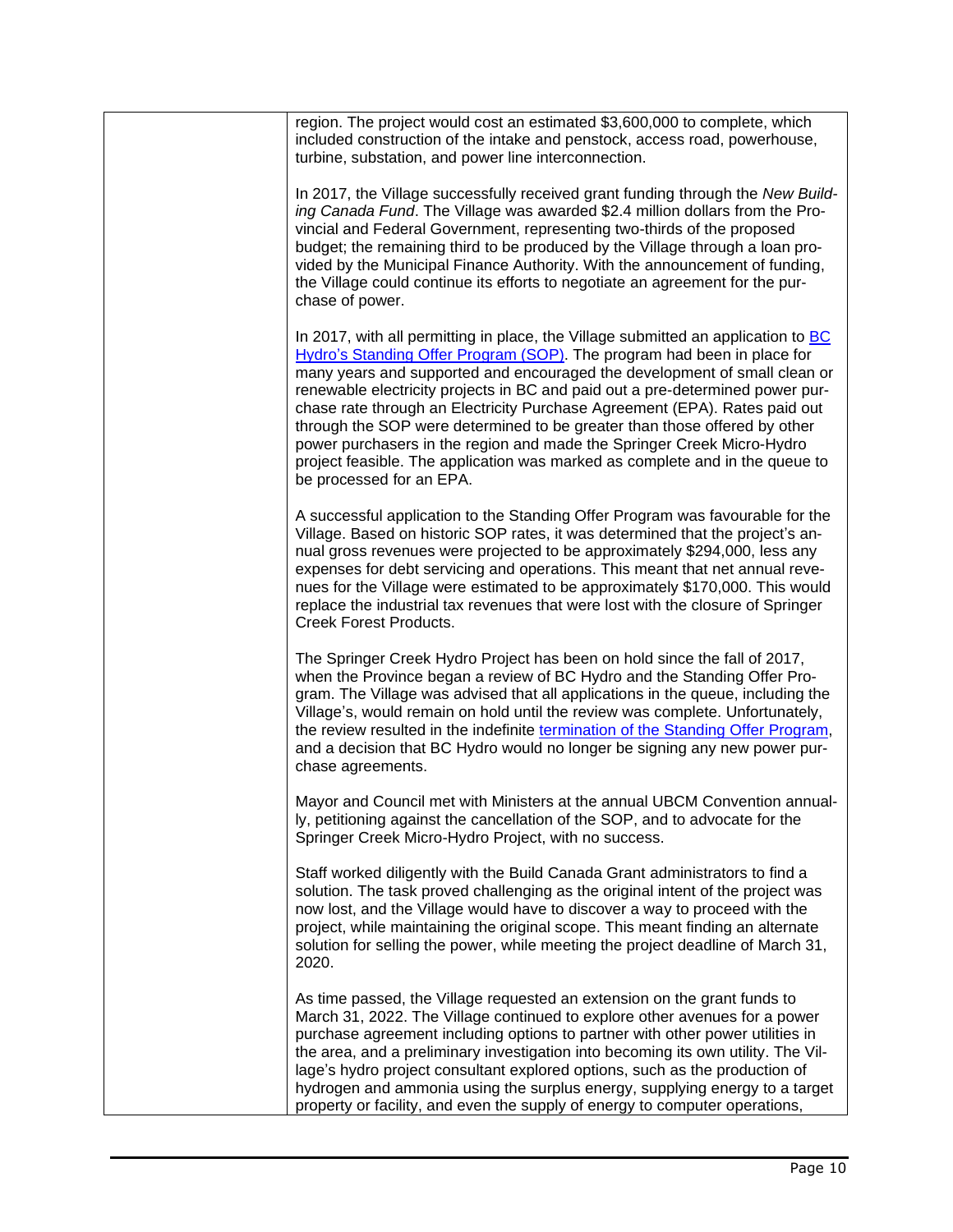|                             | such as a data center or cryptocurrency exchange. Ultimately, the options pre-<br>sented would require significant feasibility analysis, were speculatory, and<br>would place the Village in a position of significant financial risk.<br>At a special meeting of Council held on October 25 <sup>th</sup> , 2021, Council unani-<br>mously came to a determination to withdraw from the New Building Canada<br>Program, and to take no further action on the Springer Creek Micro Hydro Pro-<br>ject. This decision was not made lightly, but proceeding with the project carried<br>significant financial risk without clear and quantifiable benefits to the Village. In<br>addition, the time and effort required to move forward with any of the potential<br>project options would impact the ability for the Village to focus on other priority<br>items, such as the mill site redevelopment, Harold Street design implementa-<br>tion, addressing infrastructure demands such as source water and water distri-<br>bution design and development, and planning for sustainable growth and op-<br>erations.<br>The Village will continue to advocate for programs such as the Standing Offer<br>Program, to assist small communities who strive to reach their climate action<br>goals and net zero strategies. Council would also like to thank the New Build-<br>ing Canada Fund for the funding opportunity, and express appreciation to all |                                                                                                                                                                                                                                                                                                                                                                                                                    |  |
|-----------------------------|---------------------------------------------------------------------------------------------------------------------------------------------------------------------------------------------------------------------------------------------------------------------------------------------------------------------------------------------------------------------------------------------------------------------------------------------------------------------------------------------------------------------------------------------------------------------------------------------------------------------------------------------------------------------------------------------------------------------------------------------------------------------------------------------------------------------------------------------------------------------------------------------------------------------------------------------------------------------------------------------------------------------------------------------------------------------------------------------------------------------------------------------------------------------------------------------------------------------------------------------------------------------------------------------------------------------------------------------------------------------------------------------------------------------------------------------------------|--------------------------------------------------------------------------------------------------------------------------------------------------------------------------------------------------------------------------------------------------------------------------------------------------------------------------------------------------------------------------------------------------------------------|--|
| <b>Paving Project</b>       | who assisted the Village with this project to date.<br><b>Main Street Paving</b>                                                                                                                                                                                                                                                                                                                                                                                                                                                                                                                                                                                                                                                                                                                                                                                                                                                                                                                                                                                                                                                                                                                                                                                                                                                                                                                                                                        | The Village saw completion of the Main<br>Street Waterline Replacement Project in<br>late 2019. Council allocated \$188,200 from<br>the Community Works Fund to the 2021<br>budget to complete the "Main Street &<br>Boat Launch Turnaround Resurfacing Pro-<br>ject". The project was successfully com-<br>pleted. The Village will continue to investi-<br>gate resurfacing opportunities within the<br>Village. |  |
| <b>Economic Development</b> | Create and support opportunities<br>for economic development in<br>Slocan and region.                                                                                                                                                                                                                                                                                                                                                                                                                                                                                                                                                                                                                                                                                                                                                                                                                                                                                                                                                                                                                                                                                                                                                                                                                                                                                                                                                                   | Ongoing - Regional Economic Develop-<br>ment Partnership.                                                                                                                                                                                                                                                                                                                                                          |  |
| Legion                      | Support heritage restoration and<br>energy efficiency upgrades.                                                                                                                                                                                                                                                                                                                                                                                                                                                                                                                                                                                                                                                                                                                                                                                                                                                                                                                                                                                                                                                                                                                                                                                                                                                                                                                                                                                         | The Village was successful with an appli-<br>cation to the CBT Built Heritage Fund fund,<br>to complete the Slocan Legion Hall Herit-<br>age Exterior Restoration Project Phase 1.<br>Work started in the Fall of 2020, and was<br>ongoing throughout 2021.                                                                                                                                                        |  |
| Source Water                | Analyze current water source,<br>conduct testing analysis, feasibil-<br>ity.                                                                                                                                                                                                                                                                                                                                                                                                                                                                                                                                                                                                                                                                                                                                                                                                                                                                                                                                                                                                                                                                                                                                                                                                                                                                                                                                                                            | An Infrastructure Planning Grant was re-<br>ceived for completion of a Village of Slocan<br>Source Water Study - Gwillim Creek cur-<br>rently supplies the Village its potable water<br>via the Slocan Water Treatment Plant. So-<br>lutions and alternatives for source water<br>supply will be considered, due to aging<br>infrastructure and climate change factors.<br>Work is ongoing.                        |  |
| <b>Harold Street</b>        | Beautification and improvements<br>to Harold Street -<br>pre-development and planning.                                                                                                                                                                                                                                                                                                                                                                                                                                                                                                                                                                                                                                                                                                                                                                                                                                                                                                                                                                                                                                                                                                                                                                                                                                                                                                                                                                  | A BC Rural Dividend Grant was received<br>for completion of a Harold Street North<br>Conceptual Design Plan. A concept plan                                                                                                                                                                                                                                                                                        |  |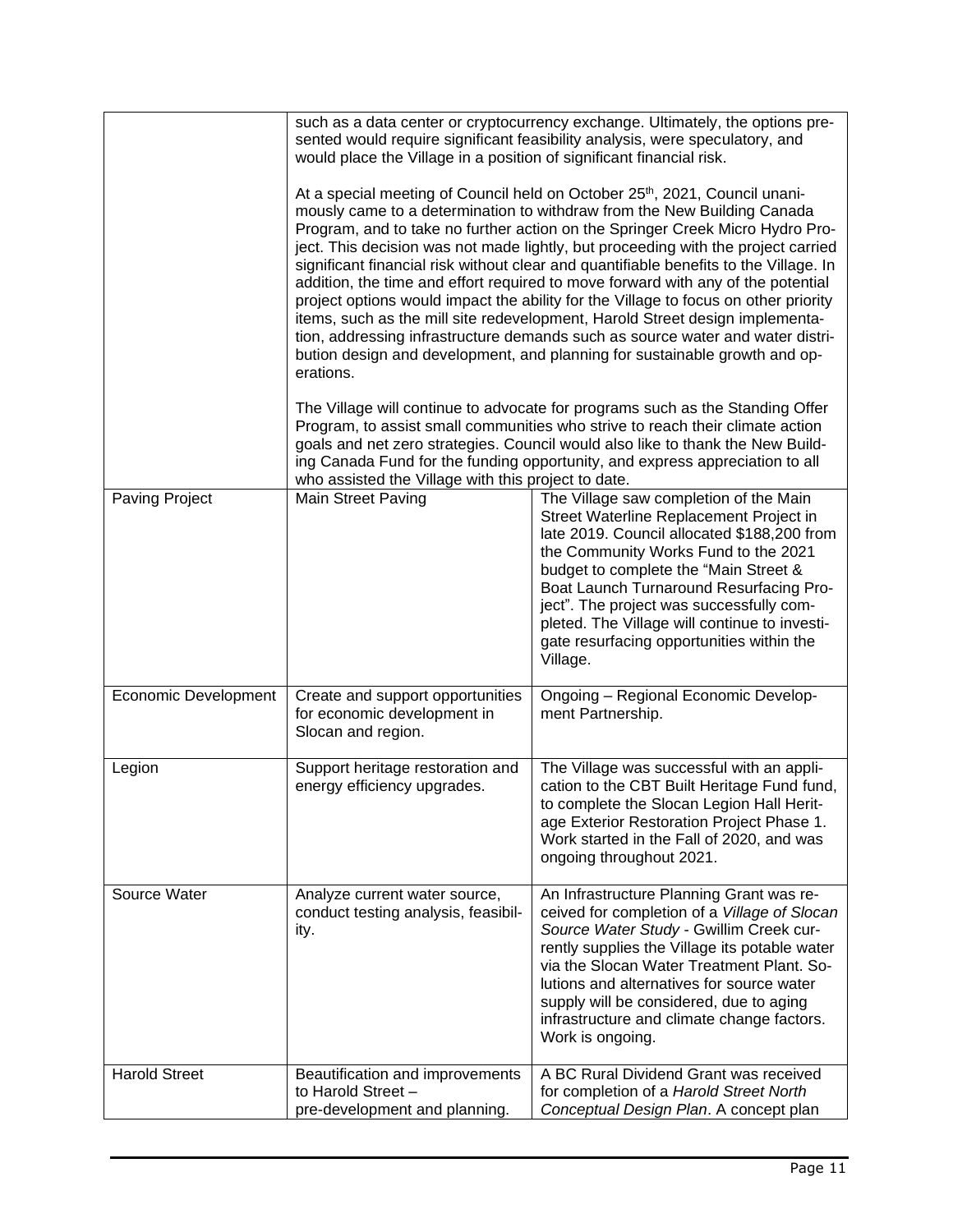|                           |                                                                    | was completed for this project in July 2018<br>and included recommendations, cost esti-<br>mates and a concept plan. The Village was<br>successful in sourcing funding to complete<br>Phase 2: Detailed Design Plan. Due to<br>COVID-19, the purchase of the mill site,<br>and pending OCP Revision, the project<br>was put on hold in 2021. The project will<br>commence in 2022.                                                                                                                                                                                                                            |
|---------------------------|--------------------------------------------------------------------|---------------------------------------------------------------------------------------------------------------------------------------------------------------------------------------------------------------------------------------------------------------------------------------------------------------------------------------------------------------------------------------------------------------------------------------------------------------------------------------------------------------------------------------------------------------------------------------------------------------|
| Affordable Housing        | Continue to support affordable<br>housing opportunities in Slocan. | An Affordable Housing Commission was<br>formed in 2017, to gather information and<br>provide recommendations to Council on<br>future housing needs in Slocan. In 2019,<br>the Village successfully procured M'akola<br>Development Services to complete an Af-<br>fordable Housing Feasibility Analysis for a<br>housing complex on Village-owned lots 1-5<br>and 18-20, Slocan Street. An analysis was<br>completed in 2020. With a successful<br>CMHC grant, a pre-development schemat-<br>ic design and concept plan was completed,<br>with intention to prepare a funding applica-<br>tion to BC Housing. |
|                           |                                                                    | A 2021 project proposal submission to BC<br>Housing's "Building BC: Community Hous-<br>ing Fund" was selected to proceed. Ac-<br>cepting award of funding does not guaran-<br>tee the project moves forward, but gives<br>the Village an opportunity to accept the<br>Pre-Development Funding to complete the<br>due diligence work, to confirm the project<br>is viable from a developmental site use<br>perspective.                                                                                                                                                                                        |
|                           |                                                                    | Staff, Council, the Village's housing con-<br>sultants, and the Slocan Affordable Hous-<br>ing Commission will work together with BC<br>Housing on next steps.                                                                                                                                                                                                                                                                                                                                                                                                                                                |
| Mill Site                 | Purchase of former Springer<br><b>Creek Mill Site Lands</b>        | In late 2020, the Village purchased the<br>former mill site lands. Council has commit-<br>ted to community consultation and an OCP<br>update in 2021, as well visioning for a mill<br>site masterplan.                                                                                                                                                                                                                                                                                                                                                                                                        |
|                           |                                                                    | In November 2021, an RFP was issued, to<br>procure a consultant to complete the OCP<br>Revision. Work will be ongoing into 2022.                                                                                                                                                                                                                                                                                                                                                                                                                                                                              |
| <b>Boundary Expansion</b> | Investigate Expansion                                              | Under the Rural Resident Retention and<br>Attraction Pilot Project, an initiative of the<br>Ministry of Forests, Lands, Natural Re-<br>source Operations & Rural Development,<br>developed to assist a few smaller, rural                                                                                                                                                                                                                                                                                                                                                                                     |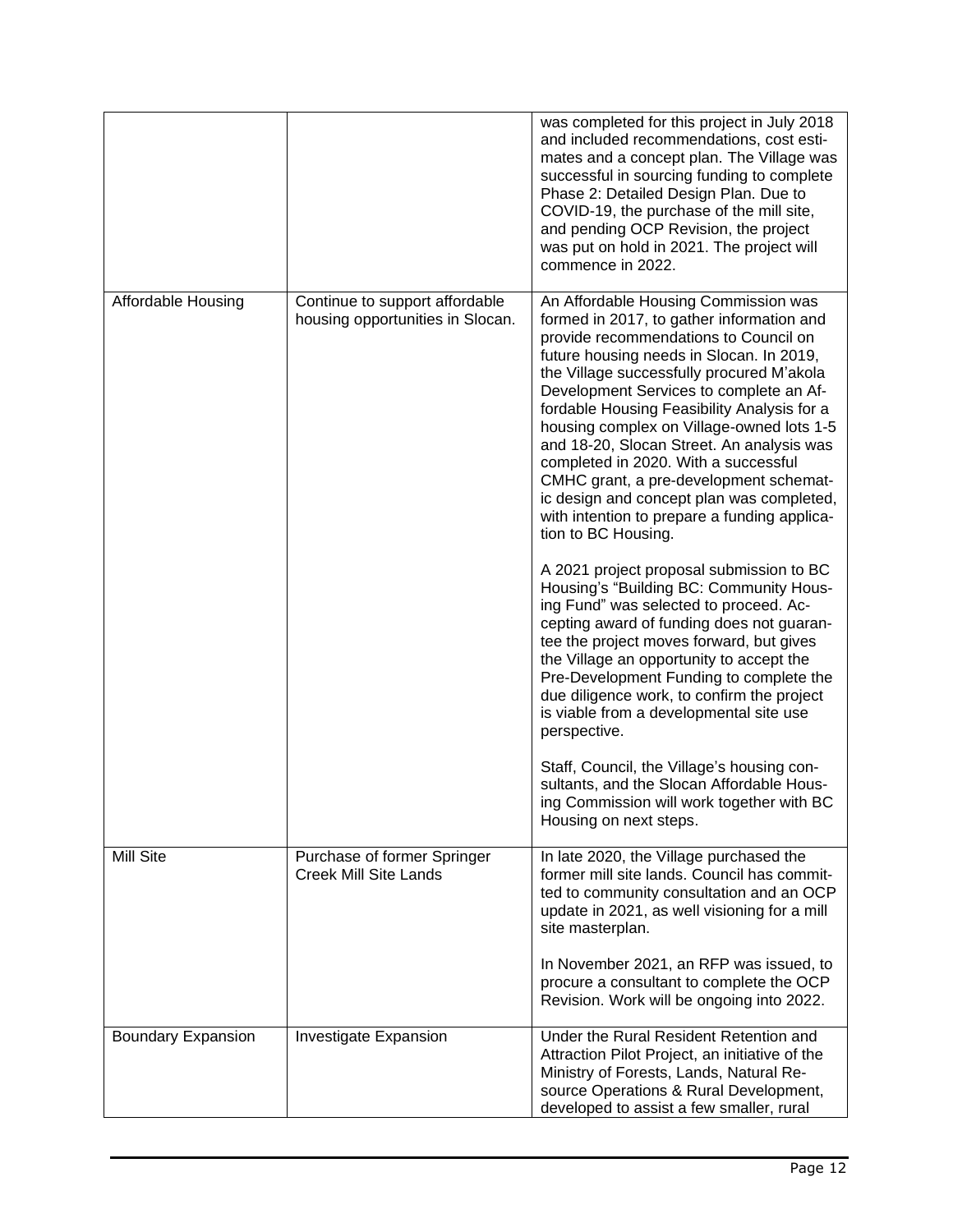|              |                                    | communities position themselves for in-<br>vestment, development, and ultimately the<br>attraction and retention of residents, the<br>Village will investigate boundary expan-<br>sion. The Village currently holds title to<br>properties outside the boundary, including<br>the cemetery, Outriders grounds,<br>Campground, and Owl Walk Park. Prelimi-<br>nary investigative work is and will be ongo-<br>ing. |
|--------------|------------------------------------|-------------------------------------------------------------------------------------------------------------------------------------------------------------------------------------------------------------------------------------------------------------------------------------------------------------------------------------------------------------------------------------------------------------------|
| Connectivity | <b>CBBC Fibre Backbone Project</b> | Continue to encourage and support con-<br>nectivity in the Slocan Valley.                                                                                                                                                                                                                                                                                                                                         |